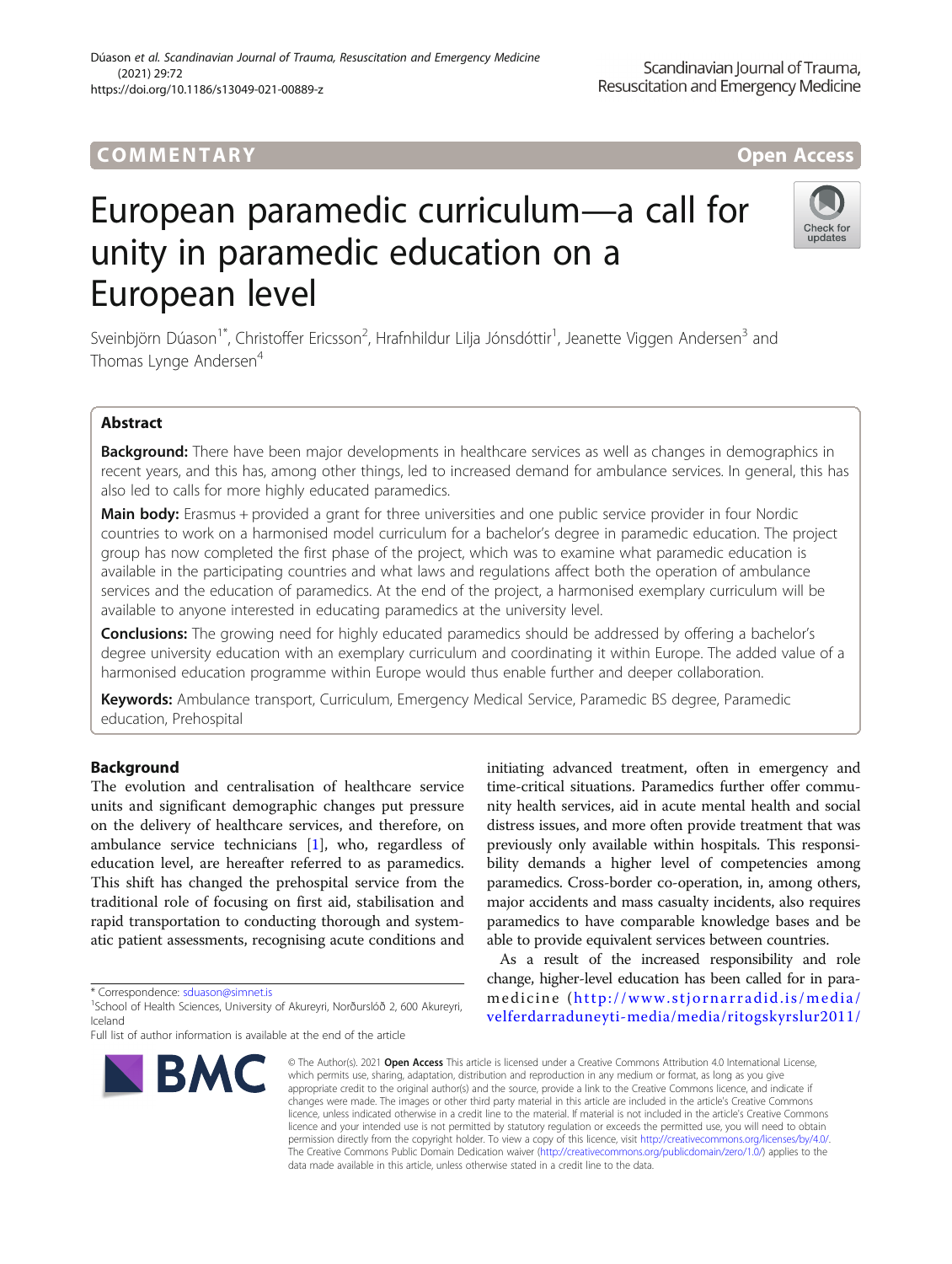[IIceland\\_HCS-Final\\_report-\\_Long\\_version.pdf\)](http://www.stjornarradid.is/media/velferdarraduneyti-media/media/ritogskyrslur2011/IIceland_HCS-Final_report-_Long_version.pdf) Some countries are aiming to educate and graduate paramedics at the university level with a bachelor's degree (BS degree). However, the education and training of paramedics varies within European countries [\[2,](#page-3-0) [3\]](#page-3-0), even within neighbouring countries, such as the Nordic countries [\[4,](#page-3-0) [5](#page-3-0)]. Some require a BS degree, while others have shorter coursework at a lower academic level. Finland has more than 20 years of experience in educating paramedics at the university level, initiating its Emergency Care Programme in 1998. Norway founded a Paramedic BS degree programme in 2014, while Denmark and Iceland are in the preparation stage for teaching paramedicine at the university level. However, to our knowledge, there has not yet been an attempt at structuring a harmonised curriculum that could reach across international borders. As previously noted, it would seem desirable that paramedics have a similar academic background and qualifications. We need to respond to this reality. As a start, three universities and one public service provider from four Nordic countries have decided to work together with the objective of creating an 'exemplary curriculum' for the education of paramedics at the university level [\[6\]](#page-3-0) (Bachelor of Science, minimum 180 ECTS, according to Bologna principles). The target groups are universities and health authorities in Europe that are considering offering this programme.

A harmonised exemplary curriculum can be beneficial for both universities that are in the preparatory phase and also for those who are already teaching paramedicine as a BS degree. This might enable the latter to receive an 'exemplary curriculum' that could be used to compare to their existing curricula. Educational authorities could use it either in its full form or as a reference for evaluating and proposing amendments and developments in their existing educational content. A harmonised exemplary curriculum could potentially increase the likelihood that more European countries would offer a paramedic education programme at the university level. Consequently, this would improve the quality of service in paramedic health care.

The aim of the project is to produce a uniform harmonised curriculum-based framework for paramedic education at the bachelor's degree-level, with potential for adaptability across European countries. The goal is to create an attractive educational training programme for students seeking a higher level of paramedicine education in countries that do not offer this, raising the potential for more motivated paramedic practitioners and even longer and wider career options for the future.

#### Main text

Three universities and one public service provider in four Nordic countries received a grant from Erasmus + to work on an exemplary curriculum for a university

bachelor degree education for paramedics. In addition to the applicant (the University of Akureyri Iceland who will coordinate the project), these institutes include the Arcada University of Applied Sciences in Finland, Oslo Metropolitan University in Norway and the Capital Region Emergency Medical Service in Denmark. It is a strength of the project that the paramedic education in these countries is different; hence, the best practices from each of these different collaborators can be exploited to create a harmonised exemplary curriculum for paramedic education.

This project is divided into two phases; the first part is presented here. The results of the first part will be used as the groundwork for the second section.

In the first part, we have gathered information on the status of paramedic education from all participating countries and any laws and regulations affecting the work and education of paramedics. The aim was to compare differences and explore to what degree different laws in different countries potentially affect curricula.

In the second part, we will attempt to compare the prerequisites for studying university-level paramedic degrees and compile and compare existing curricula for paramedic studies in, at minimum, the participating countries. We will try to predict how paramedic work will evolve in the future, for example, related to the use of artificial intelligence, mobile connections and applications, and how universities and curricula could follow or stay ahead of that development. We are aware that these will be, at most, educated guesses and speculations. We will also propose ways to effectively connect learning goals and relevant competencies to the use of simulation, as it can be challenging to bring students to specialised vocational training. We assess the value of adding 'Community Paramedicine' content to the curriculum, as it calls for paramedics to increase their responsibilities by providing on-site services in patients' homes instead of transporting them by ambulance to a hospital. The final work, the exemplary curriculum, will be available for free as open-source material, the emphasis being that this curriculum is optional, and there is no obligation for any European nation to use or implement it.

### Paramedic education in the Nordic countries

There are differences in the education of paramedics among the participating countries. Various reasons for this have been noted, including historical ones. One reason is that both the education and practice of prehospital patient transport have developed differently in different countries. This paper will not detail the various forms of managerial operations of ambulances (this will be the subject of another manuscript); rather, the focus here is on the educational aspects of paramedics.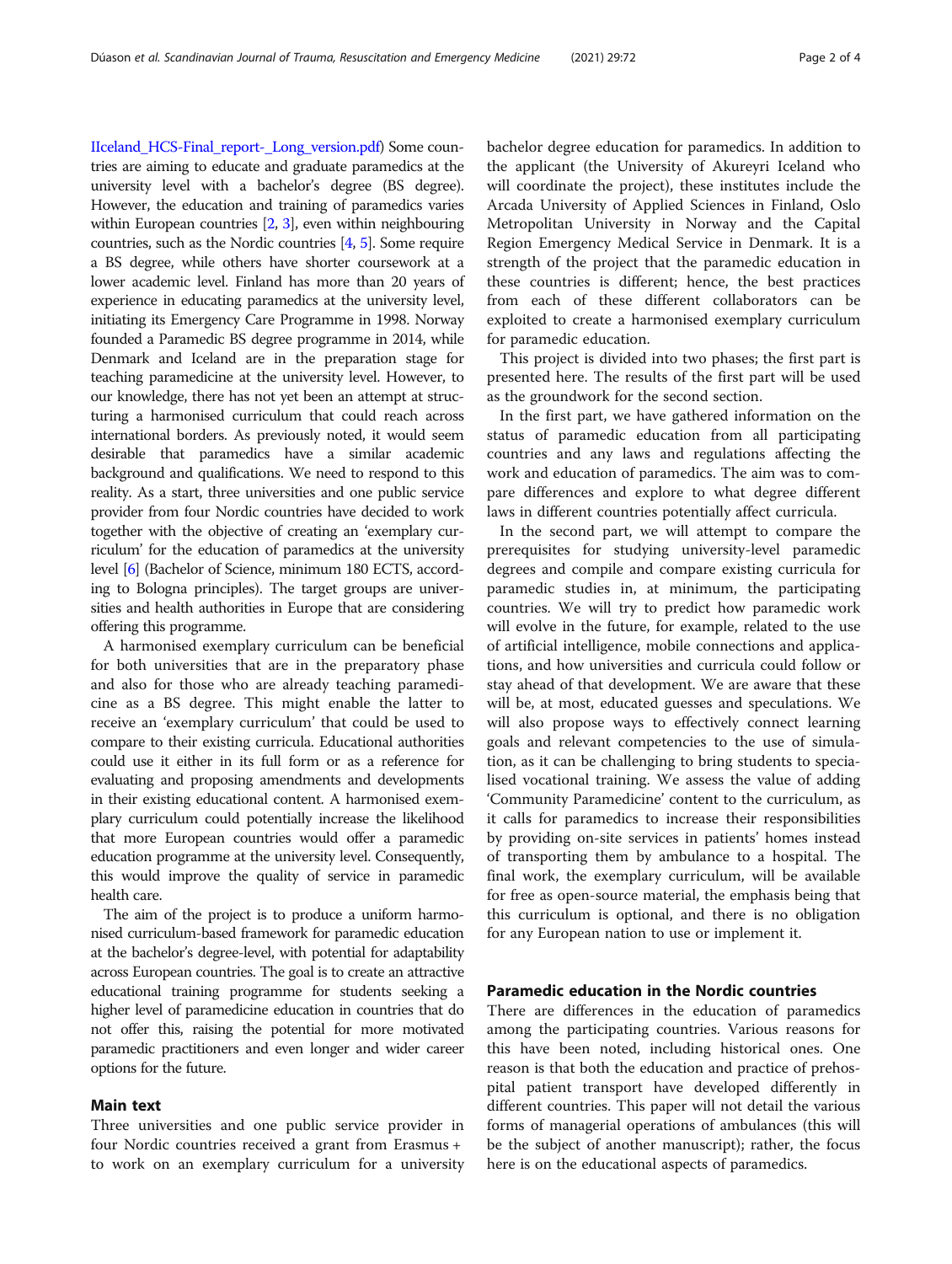In Finland, there are two levels of paramedic work: advanced level (equivalent to advanced paramedic) and basic level (equivalent to emergency medical technician [EMT]). Working in prehospital care, at either the basic or advanced level, primarily requires a healthcare degree and registration by the Finnish National Supervisory Authority for Welfare and Health (Valvira). An EMT qualification diploma—applicable for emergency care students after the EMT course and also professionally trained firefighters—also suffices for the basic level. The educational requirements for basic-level competency are a practical nurse with prehospital specialisation, basiclevel paramedic or registered nurse. Advanced level competency is either a registered nursing degree with completion of a 30 ECTS advanced-level prehospital specialisation course or a bachelor-level emergency care degree.

In Norway, there are two levels of prehospital education: advanced level (equivalent to paramedic) and basic level, which is called ambulance service technician (equivalent to EMT) in Norway. The basic level degree is primarily obtained with a combination of secondary education and clinical practice, while the paramedic BS degree is attained at the university level. Nevertheless, there are multiple internal courses within the different ambulance services to obtain an advanced EMT level. There are also personnel without formal prehospital education working in the ambulance service. By law, every ambulance is obligated to have at least one authorised EMT personnel at all times.

In Denmark, there are two prehospital educational levels: EMT and paramedic. EMT education is situated within the Ministry of Transport due to the history of ambulance workers with no healthcare education. The education lasts for four and a half years, but the first year is combined with other education at a basic vocational training level in working life and is associated nationally with two vocational schools (secondary level) by bid. The current paramedic education programme in Denmark is associated with a university college, but the curriculum has no valid healthcare degree as a target. However, the paramedic education provides access to national registration as a paramedic. Paramedic education in Denmark has existed for over 15 years but has not developed into a formal educational system as a degree or equivalent.

In Iceland, the EMT (Paramedic) School offers programmes for EMTs on two levels based on the United States National Standard Curriculum: EMT 260 h and Advanced EMT 350 h. In addition to the EMT course, there are also a few other shorter courses. After graduation as an EMT, one can apply for a licence to practice from the Directorate of Health. To qualify as a paramedic, students must go abroad, for example, to the United States. The programme there takes 9 to 12 months, depending on where it is taught. There is no paramedic education in Iceland at the university level.

# Laws affecting the work and education of paramedics

In the aforementioned countries, ambulances, patient transport, operations and paramedic education have developed in line with the legal frameworks and working environments of the profession. This means that to be able to formulate a harmonised curriculum, it is necessary to compare both the legal frameworks and the work processes/guidelines that paramedics follow. Therefore, part of our work was to review and compare laws and regulations related to the subject. The legal issue questions we had for reference were the following:

- Which laws and regulations relate to ambulance services and/or out-of-hospital services?
- What are paramedics allowed to do regarding medication administration and independent decision-making?
- Who is the responsible party and for what? Who has medical responsibility?
- In what roles are paramedics allowed to work exclusively in ambulances or emergency rooms and in hospital? Does this overlap somewhere?
- What is the relationship with the civil protection system and other professions?
- Has a need for legislative changes been relevant? Considering consistency between participating countries would be desirable.
- Are paramedics registered as healthcare professionals?

All participating countries have largely similar legislation regarding the healthcare system. There are laws on patients' rights, the Act on the Rights and Duties of Healthcare Professionals as well as several other related laws. There is a difference in the general education of paramedics, and they work according to different work processes. These dictate certain rules, such as medication administration rights and levels of autonomy. Therefore, it may be necessary to change work processes in some countries if ambulance crews are to operate in a harmonised manner. We are not proposing such a massive change here but rather point this out, since prehospital emergency services provided to patients are comparable, regardless of the forms of operation and legal environments. Thus, it should be possible and sensible to have a similar curriculum, not merely for the participating countries but also on a European level.